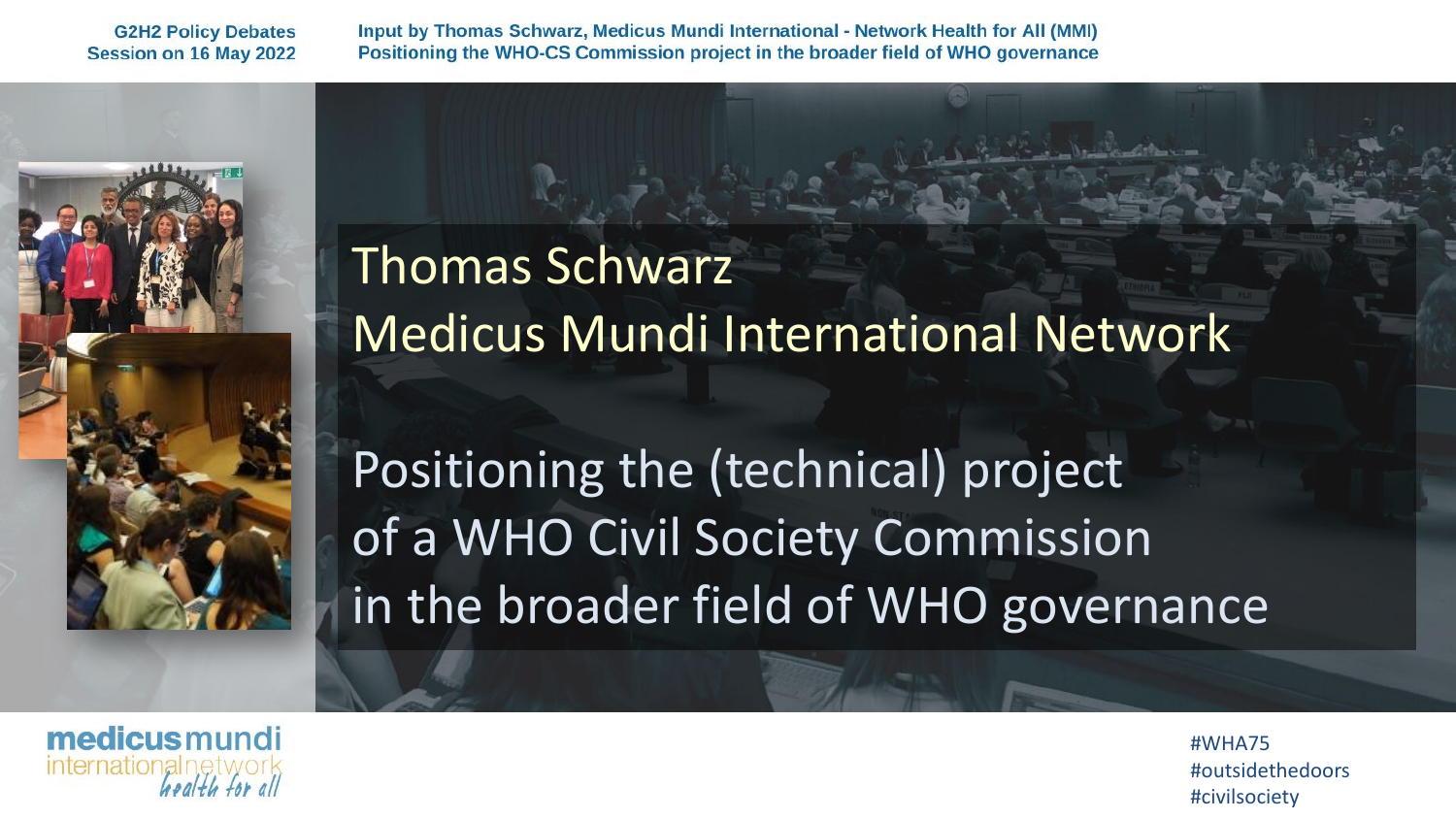Input by Thomas Schwarz, Medicus Mundi International - Network Health for All (MMI) Positioning the WHO-CS Commission project in the broader field of WHO governance



## **Positioning the WHO-CS Commission project in the broader field of WHO governance**

- 1. **Diverse realities** of WHO engagement with civil society: not easy to get an overall picture (and this picture cannot be painted black and white)
- 2. WHO governance and engagement with civil society: **A difficult overall context** and an "impossible" setup
- 3. **WHO governing bodies and member state processes:**  An often unfriendly environment, with some progress...
- 4. **WHO Secretariat:** Ingredients for a more productive and sustainable engagement with civil society

medicusmundi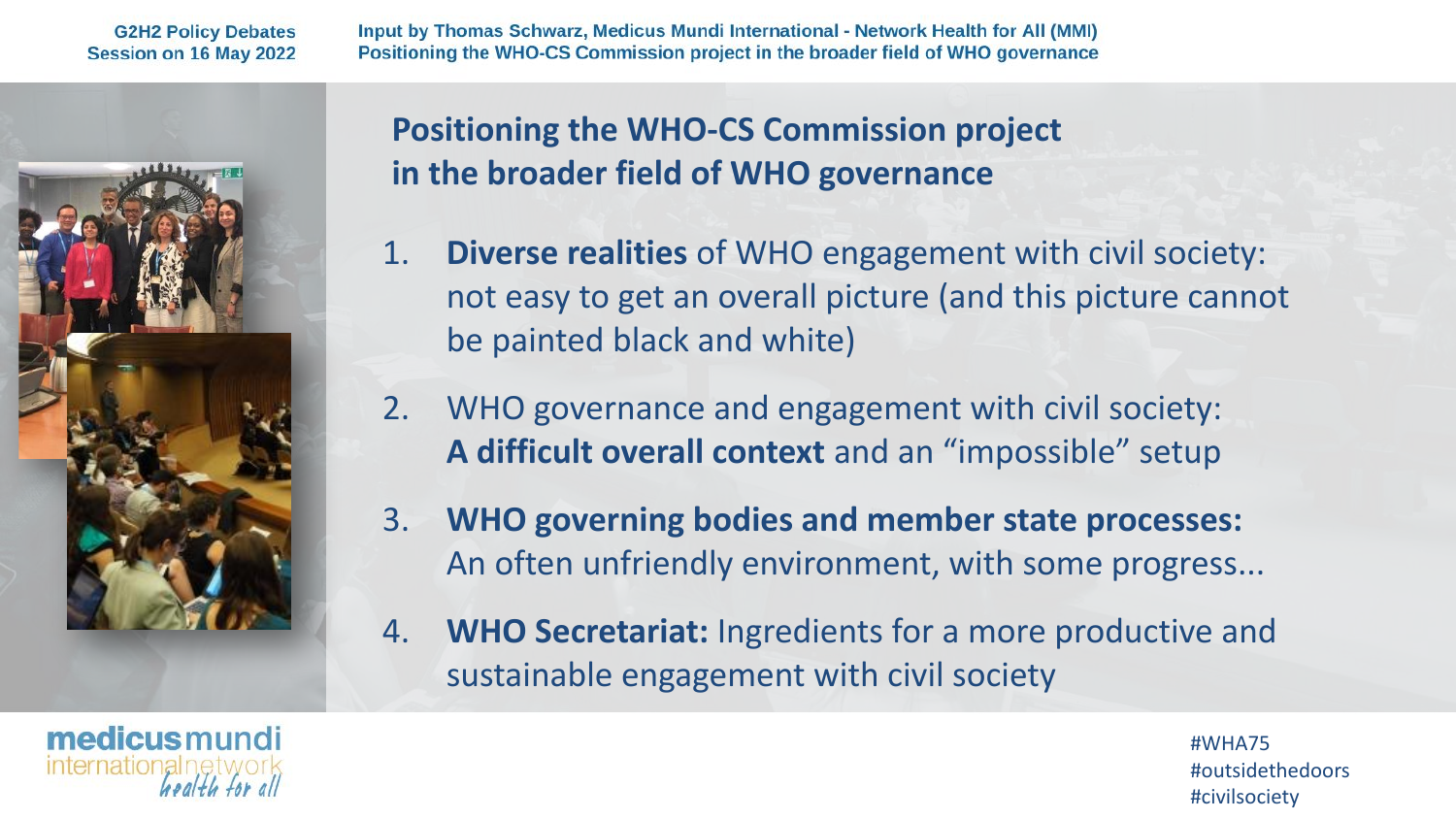Input by Thomas Schwarz, Medicus Mundi International - Network Health for All (MMI) Positioning the WHO-CS Commission project in the broader field of WHO governance



**Diverse realities of WHO engagement with civil society** Not easy to get an overall picture …and do not paint it black and white



Civil society representatives at the margins of the WHA

medicusmundi international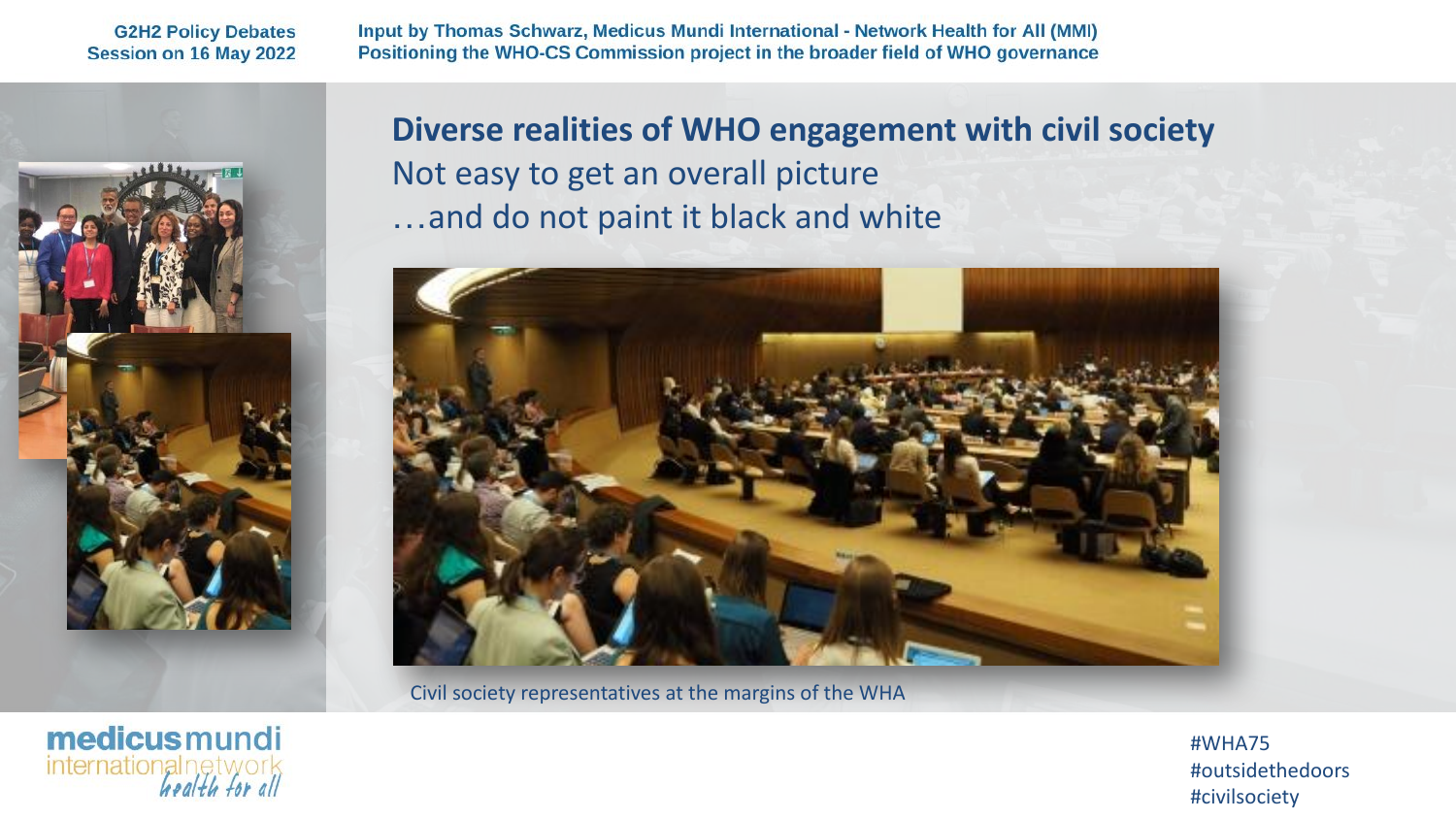Input by Thomas Schwarz, Medicus Mundi International - Network Health for All (MMI) Positioning the WHO-CS Commission project in the broader field of WHO governance



internationalnetw

**Diverse realities of WHO engagement with civil society**  Not easy to get an overall picture …and do not paint it black and white



WHO Civil Society Task Force on TB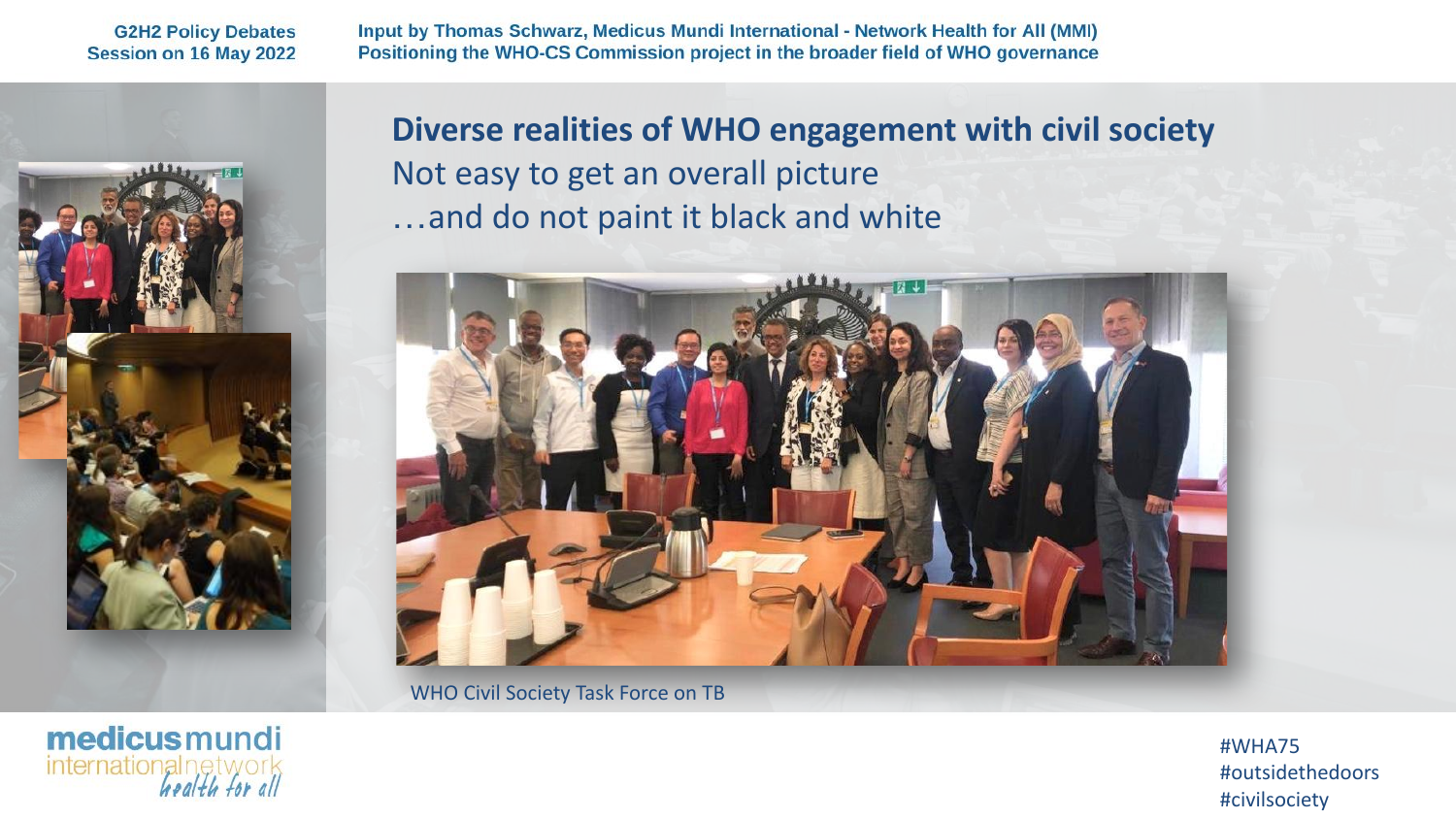Input by Thomas Schwarz, Medicus Mundi International - Network Health for All (MMI) Positioning the WHO-CS Commission project in the broader field of WHO governance



# **WHO governance and engagement with civil society: A difficult overall context and an "impossible" setup**

- ❏ **Geopolitical context** with its implications for WHO / WHO governance
- ❏ **The (intentional) weakening of democratic governance** and multilateral system in times of SDG17 and the rise of multistakeholderism (join us on Friday for the policy debate organized by PHM and TNI)
- ❏ **Dual and perpetuated crisis/reform** of WHO governance and financing
- ❏ **Complicated WHO governance** (setup and implementation)
- ❏ **WHO and civil society:** Unique system of accreditation ("Official Relations") Failed Civil Society Initiative (2005), Framework of engagement with Non-state actors (2016)
- ❏ **"Civil society":** Diversity, issues of legitimacy, representation, governance Diverse realities and expectations at national, regional, global level

medicusmundi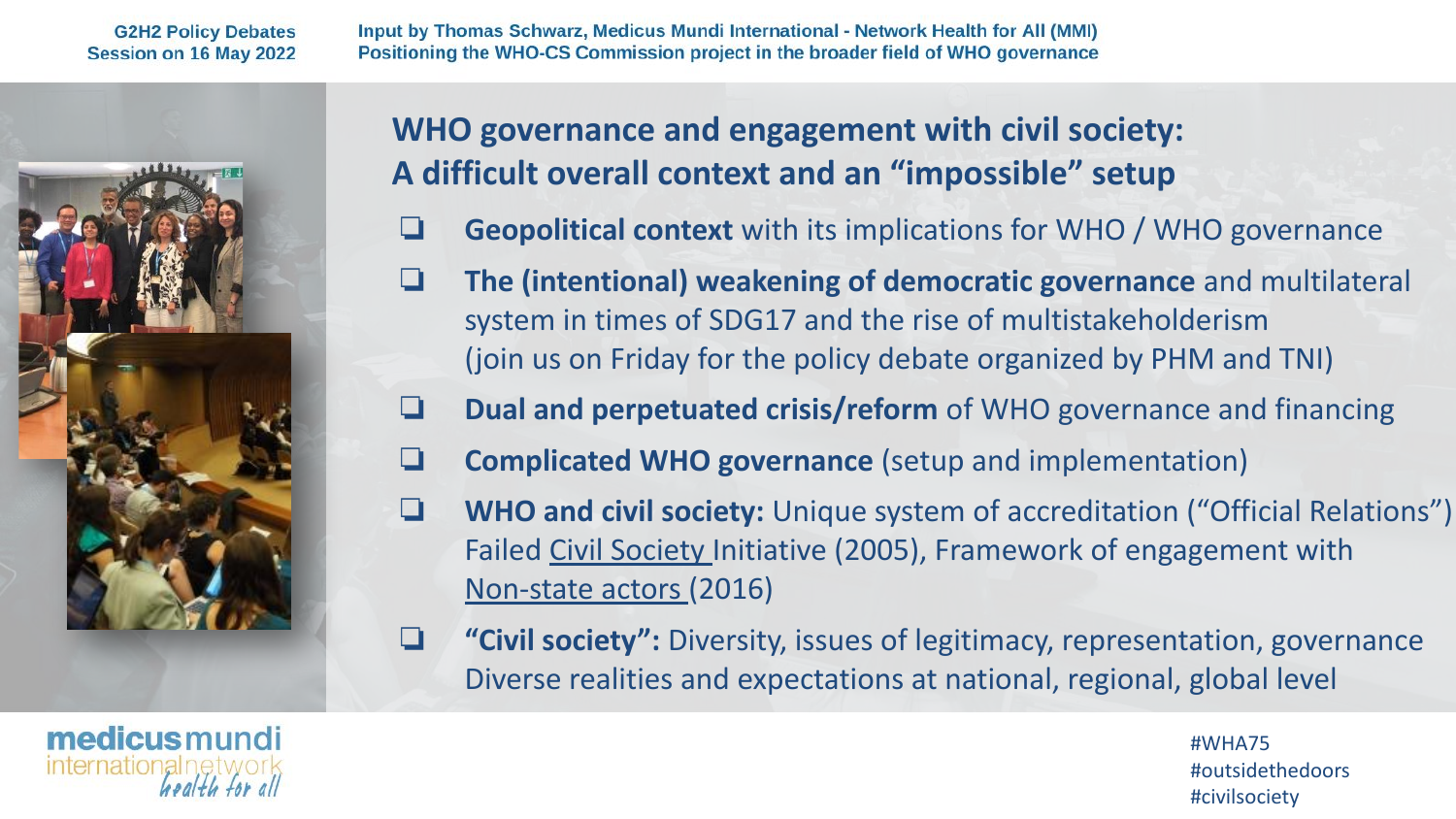Input by Thomas Schwarz, Medicus Mundi International - Network Health for All (MMI) Positioning the WHO-CS Commission project in the broader field of WHO governance



### **WHO governing bodies and member state processes: An often unfriendly environment, and some progress...**

- ❏ **"Involvement of non-state actors in governing bodies":** Shrinking space and civil society fighting against the windmills of a "member state" process, with ambivalent role of Secretariat
- ❏ **Cold and abstract Zoom diplomacy** in times of the pandemic (but not everything is bad)
- ❏ **Member states working groups** and Intergovernmental Negotiating Body: Between hesitations and progress, with no "established modalities" to refer to
- ❏ **Step be step towards new modalities** (and setting new benchmarks) for engaging with civil society?

medicusmundi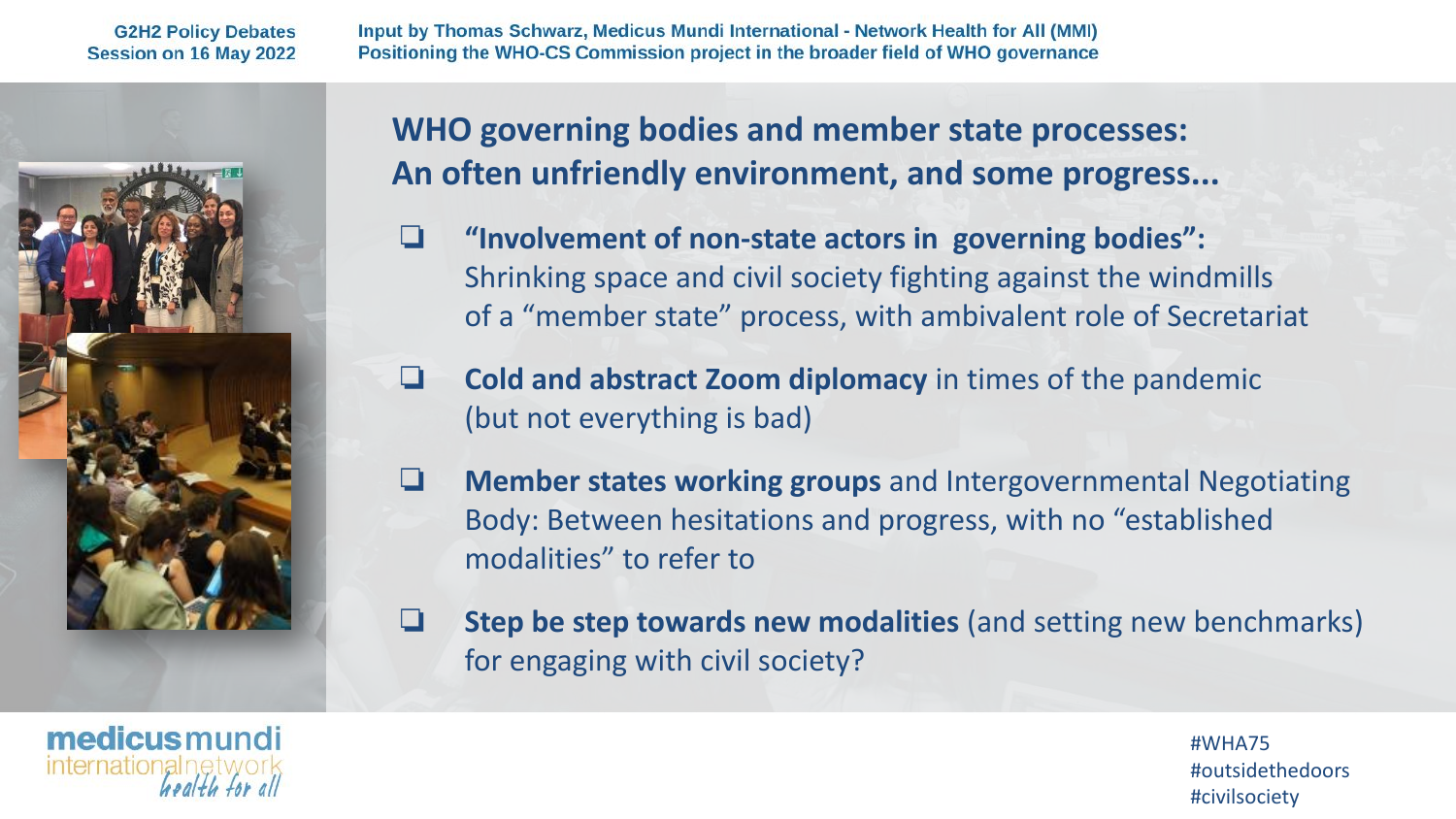Input by Thomas Schwarz, Medicus Mundi International - Network Health for All (MMI) Positioning the WHO-CS Commission project in the broader field of WHO governance



# **Ingredients for a more productive and sustainable engagement of WHO (Secretariat) with civil society**

- ❏ **Leadership** by the Director-General and key staff + informal/formal support by member states (?)
- ❏ **Institutional culture:** renewed attention to civil society (beyond "NSA") "Social participation and accountability" applied to WHO
- ❏ **CSO focal points at all levels** Allocation, capacity, accessibility, guidance
- ❏ **New mechanisms and platforms:** From informal pilots to formal instruments - Legitimacy, operationality and effectiveness
- ❏ **Steady progress** and resulting dynamics and trust

The proposed WHO CS Commission is both an expression of some progress already achieved and might be key for sustaining and extending progress.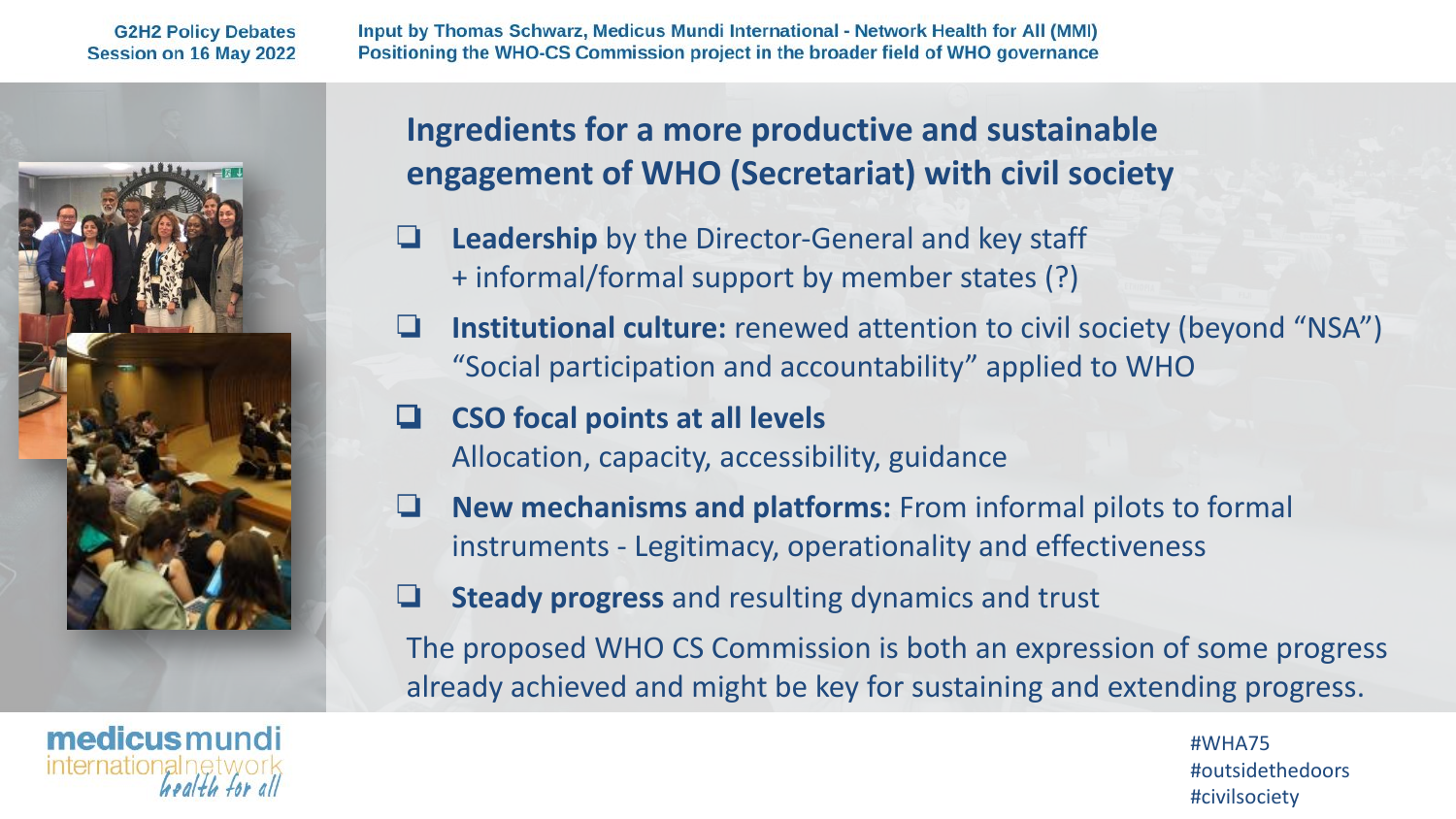Input by Thomas Schwarz, Medicus Mundi International - Network Health for All (MMI) Positioning the WHO-CS Commission project in the broader field of WHO governance



internationalnety

# **CONSIDER OPTIMISM AS A PURPOSEFUL ACT OF POLITICAL RESISTANCE**

**People's Health Movement** 



Amit Sengupta +2018